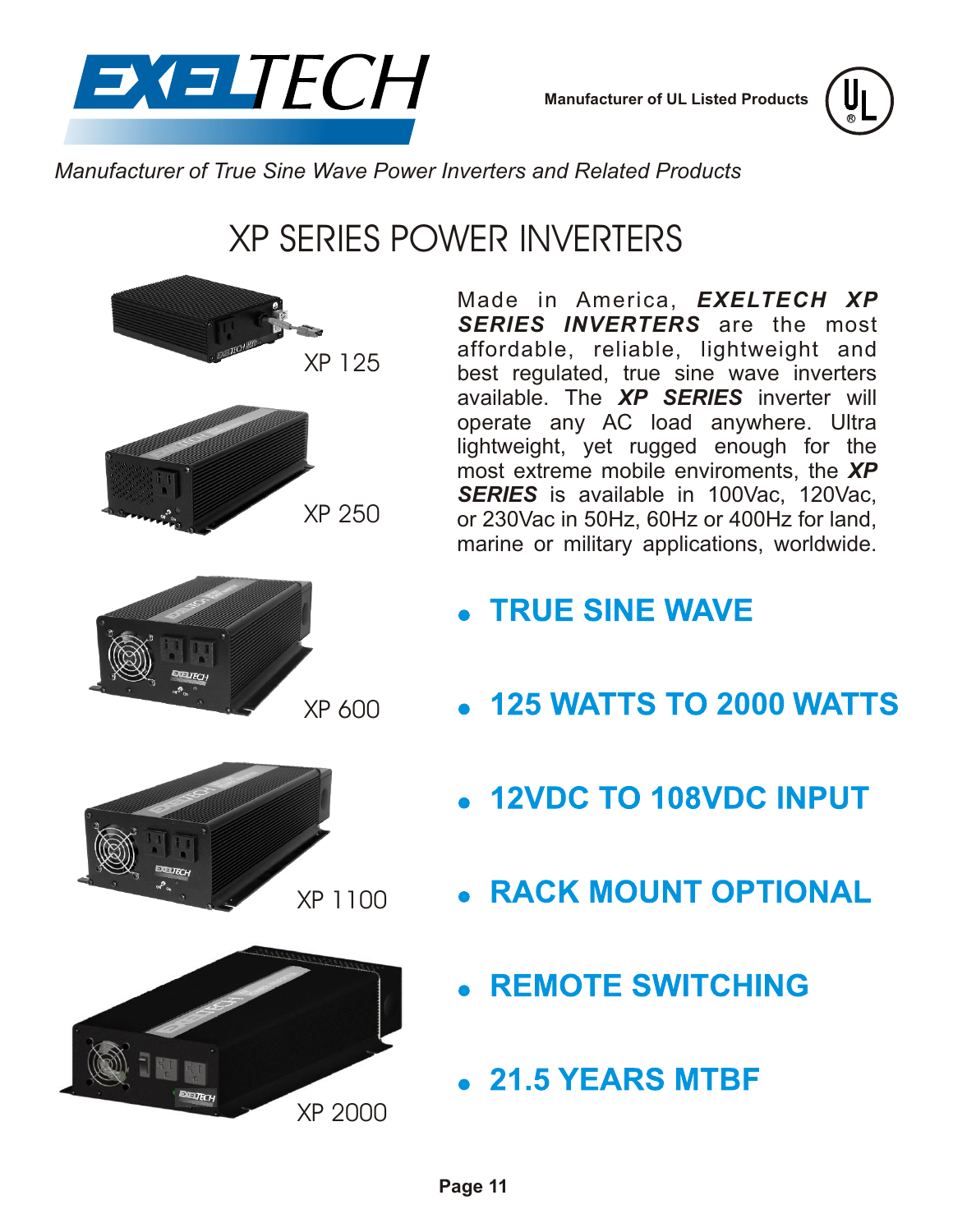### **XP SERIES PART NUMBERING SYSTEM**



**Step 7:** To designate option, enter the code from the option chart below. If no option is required please leave it blank.

| <b>OPTION CHART</b> |  |  |
|---------------------|--|--|
| Code                |  |  |
|                     |  |  |
|                     |  |  |
|                     |  |  |
| $20***$             |  |  |
|                     |  |  |

\* available thru a distributor only(only on XP1100W) \*available for OEM's only

\*\*\*available on XP600 and XP1100 only

**EXAMPLE:** XP600 with 117Vac output, 12Vdc input, 60Hz with the conformal coating option would require the following model number: **XP6-1-1-6-1-07**

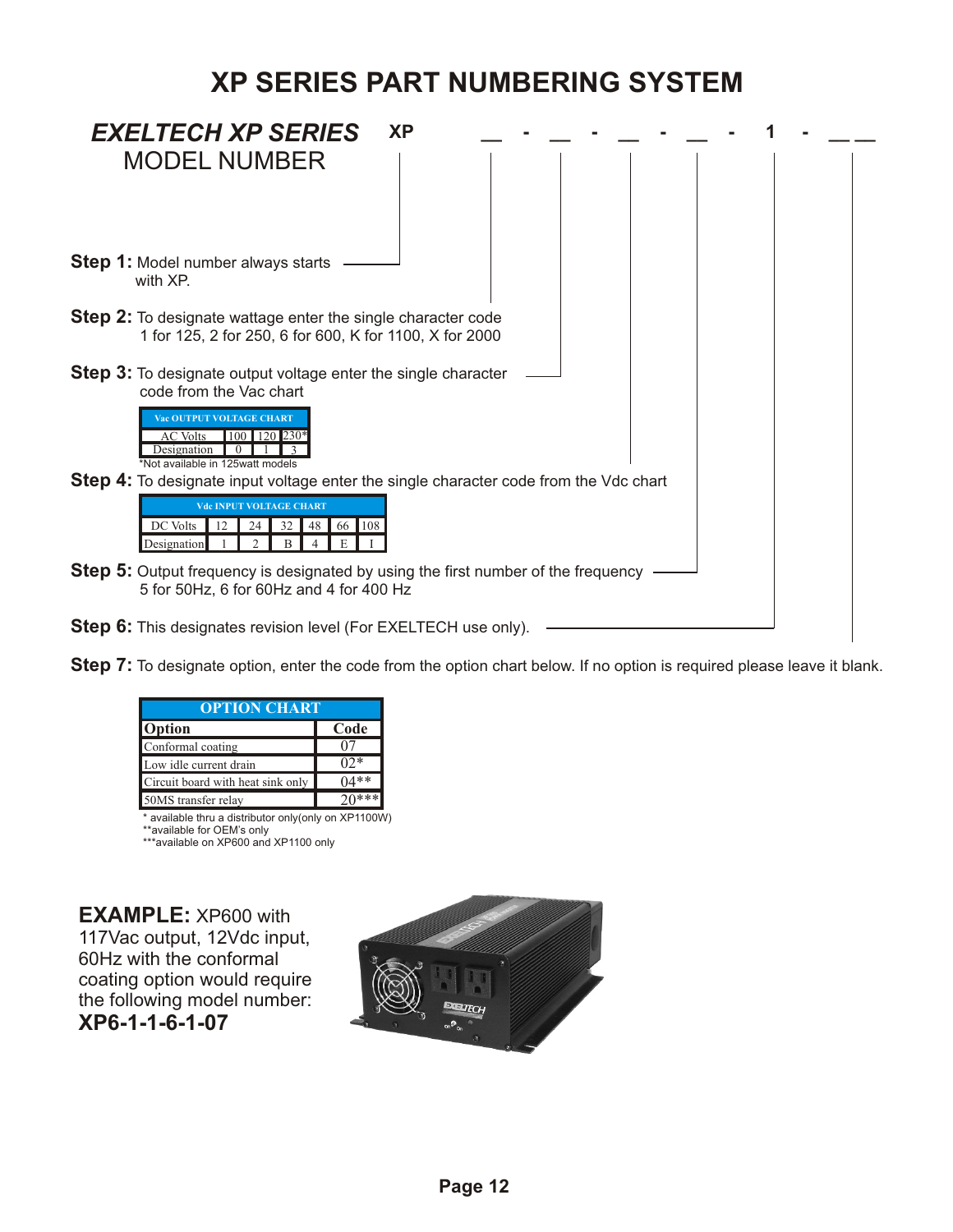## **XP SERIES POWER INVERTER SPECIFICATIONS**

#### **OUTPUT POWER**

| <b>CONTINUOUS</b><br><b>POWER</b> | <b>SURGE</b><br><b>POWER</b> | <b>NO LOAD</b><br><b>POWER</b> | <b>OUTPUT</b><br><b>VOLTAGE</b> | <b>OUTPUT</b><br><b>CURRENT</b> | <b>WEIGHT</b><br>LBS. |
|-----------------------------------|------------------------------|--------------------------------|---------------------------------|---------------------------------|-----------------------|
| <b>125W</b>                       | 150W                         | 5W                             | $100 + 6\%$                     | 1.2                             | $\overline{2}$        |
| <b>125W</b>                       | 150W                         | 5W                             | $117 + 6%$                      | 1.1                             | $\overline{2}$        |
| 250W**                            | 300W                         | 6W                             | $100 + 6\%$                     | 2.5                             | 5                     |
| 250W**                            | 300W                         | 6W                             | $117 + 6%$                      | 2.1                             | 5                     |
| 250W**                            | 300W                         | 7W                             | $230 + 6\%$                     | 1.1                             | 5                     |
| 600W**                            | 1100W                        | 8W                             | $100 + 6\%$                     | 6.0                             | 6.5                   |
| 600W**                            | 1100W                        | 8W                             | $117 + 6%$                      | 5.1                             | 6.5                   |
| 600W**                            | 1100W                        | 9W                             | $230 + 6\%$                     | 2.7                             | 6.5                   |
| 1100W**                           | 2200W                        | 20W*                           | $100 + 6\%$                     | 11.0                            | 10                    |
| 1100W**                           | 2200W                        | 20W*                           | $117 + 6%$                      | 9.5                             | 10                    |
| 1100W**                           | 2200W                        | 20W*                           | $230 + 6\%$                     | 4.8                             | 10                    |
| 2000W                             | 4000W                        | <b>12W</b>                     | $120 + 2%$                      | 8.3                             | 15                    |

**\*10W with X2 option , \*\*remote switchable**

#### **INPUT POWER**

| <b>MODEL</b><br><b>VOLTAGE</b> | <b>MINIMUM</b><br>(TYPICAL) | <b>SYSTEM</b><br>(TYPICAL) | <b>MAXIMUM</b><br>(TYPICAL) | <b>TYPICAL</b><br><b>EFFICIENCY</b><br>@ FULL<br><b>POWER</b> | <b>PEAK</b><br><b>EFFICIENCY</b><br>@.1/3<br><b>POWER</b> |
|--------------------------------|-----------------------------|----------------------------|-----------------------------|---------------------------------------------------------------|-----------------------------------------------------------|
| $**12V$                        | 10.4/10.6*                  | 13.8V                      | 16.5V                       | 85%                                                           | 87%                                                       |
| 24V                            | 19/21V*                     | 27.6V                      | 33V                         | 87%                                                           | 89%                                                       |
| 32V                            | 26.5/28V*                   | 36.8V                      | 44V                         | 88%                                                           | 90%                                                       |
| 48V                            | 41.5/42.5V                  | 55.2V                      | 62V                         | 87%                                                           | 89%                                                       |
| 66V                            | 57.5/58.5V*                 | 75.9V                      | 91V                         | 88%                                                           | 90%                                                       |
| 108V                           | 94/95V*                     | 125V                       | 149V                        | 87%                                                           | 90%                                                       |

\*Indicates typical cut-off voltage/warning buzzer voltage

+/- 3% **<sup>1</sup>** \*\* Output Power derated for XPX

#### **GENERAL**

| <b>CONDITIONS</b>      | <b>MINIMUM</b> | <b>TYPICAL</b>    | <b>MAXIMUM</b> |
|------------------------|----------------|-------------------|----------------|
| <b>WAVEFORM</b>        |                | <b>SINUSOIDAL</b> |                |
| <b>VOLTAGE OUTPUT</b>  | $-5%$          | <b>NOMINAL</b>    | $+5%$          |
| <b>LINE REGULATION</b> |                | 0.1%              | 0.5%           |
| <b>LOAD REGULATION</b> |                | 0.5%              | 1%             |
| <b>DISTORTION</b>      |                | 1.5%              | 2%             |
| <b>FREQUENCY</b>       | $-0.1%$        | <b>NOMINAL</b>    | $+0.1%$        |

See www.exeltech.com for more data regarding XP Series inverters.

#### **MECHANICAL**

| Case size (HxWxD)                                     |  |
|-------------------------------------------------------|--|
| 125W case size= 2.16" X 4.93" X 7.90"<br>$(2$ lbs)    |  |
| 250W case size= 2.77" X 5.23" X 12.03"<br>$(5$ lbs)   |  |
| 600W case size= 3.57" X 7.69" X 12.10"<br>$(6.5$ lbs) |  |
| 1100W case size= 3.57" X 7.69" X 15.05"<br>$(10$ lbs) |  |
| 2000W case size= 4" X 9" X 18"<br>$(15$ lbs)          |  |
|                                                       |  |

### **OPTIONS**

#### XP Options:

- conformal coating (07 option)
- low idle current drain (02 option)\*
- circuit board with heat sink only
- (04 option) many other options available for OEM applications, consult factory.

**\*1100 watt only**

#### **PROTECTION CIRCUITRY**

| *Over Voltage:        | Shut off at maximum input<br>voltage, per input conditions.<br>Automatic reset upon fault<br>correction. |
|-----------------------|----------------------------------------------------------------------------------------------------------|
|                       | *Under Voltage: Shut off at minimum input<br>voltage, per input conditions                               |
| *Thermal <sup>-</sup> | 105 C internal temperature.<br>Warning buzz 5 C before<br>shut off                                       |
| Output Short:         | Unit shuts off (manual reset)                                                                            |
| *Automatically reset  |                                                                                                          |

#### **ENVIRONMENTAL**

| Temperature:<br>Humidity: | -25 to 30 C full power<br>derated 20% per 10 C.<br>above $30C$<br>5 to 95% non condensing  |
|---------------------------|--------------------------------------------------------------------------------------------|
|                           |                                                                                            |
| Altitude:                 | -200 to 10k feet full power,<br>derated above 10k                                          |
|                           | Audible Noise: Less than 45dbA                                                             |
| Cooling:                  | 600W/1100W Thermo-<br>statically controlled<br>forced air, 125W/250W<br>convection cooled. |
| Finish <sup>-</sup>       | Painted aluminum                                                                           |
|                           |                                                                                            |



 *7317 Jack Newell Blvd North Fort Worth, Texas 76118-7100 817.595.4969 voice, 817.595.1290 fax 800.886.4683 toll free website www.exeltech.com*